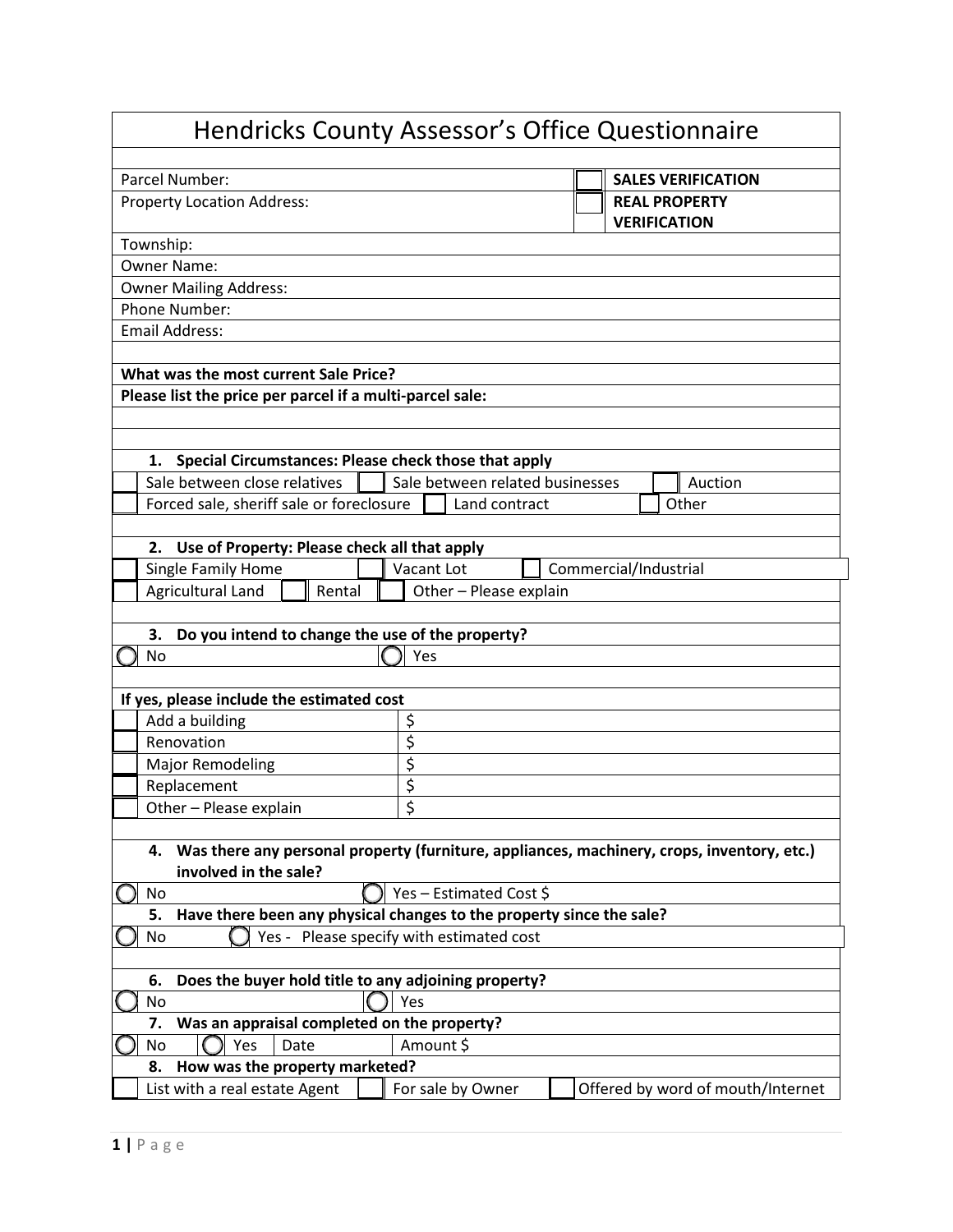|  |  |  | 9. How long was the property on the market? |
|--|--|--|---------------------------------------------|
|  |  |  |                                             |

**10. What was the asking price?**

**11. Date the sales price was agreed upon**

**12. Was property made available to other buyers?** No and the set of the Second Second Second Second Second Second Second Second Second Second Second Second Second Second Second Second Second Second Second Second Second Second Second Second Second Second Second Second Seco

**13. Is the property income producing?**  $\Box$  No  $\Box$  Yes - Please include amount of rent \$

What is included with rent (i.e. trash, water, etc.)

**14. Was the sale influenced by any unusual circumstances?** No  $\bigcap$  Yes - Please explain:

**15. In your opinion does the total sale price reflect a fair market value for the real estate on the sale date? If no, please explain**

## If you are a residential property owner, please proceed to page 3.

## If you are a commercial property owner, please proceed to page 4.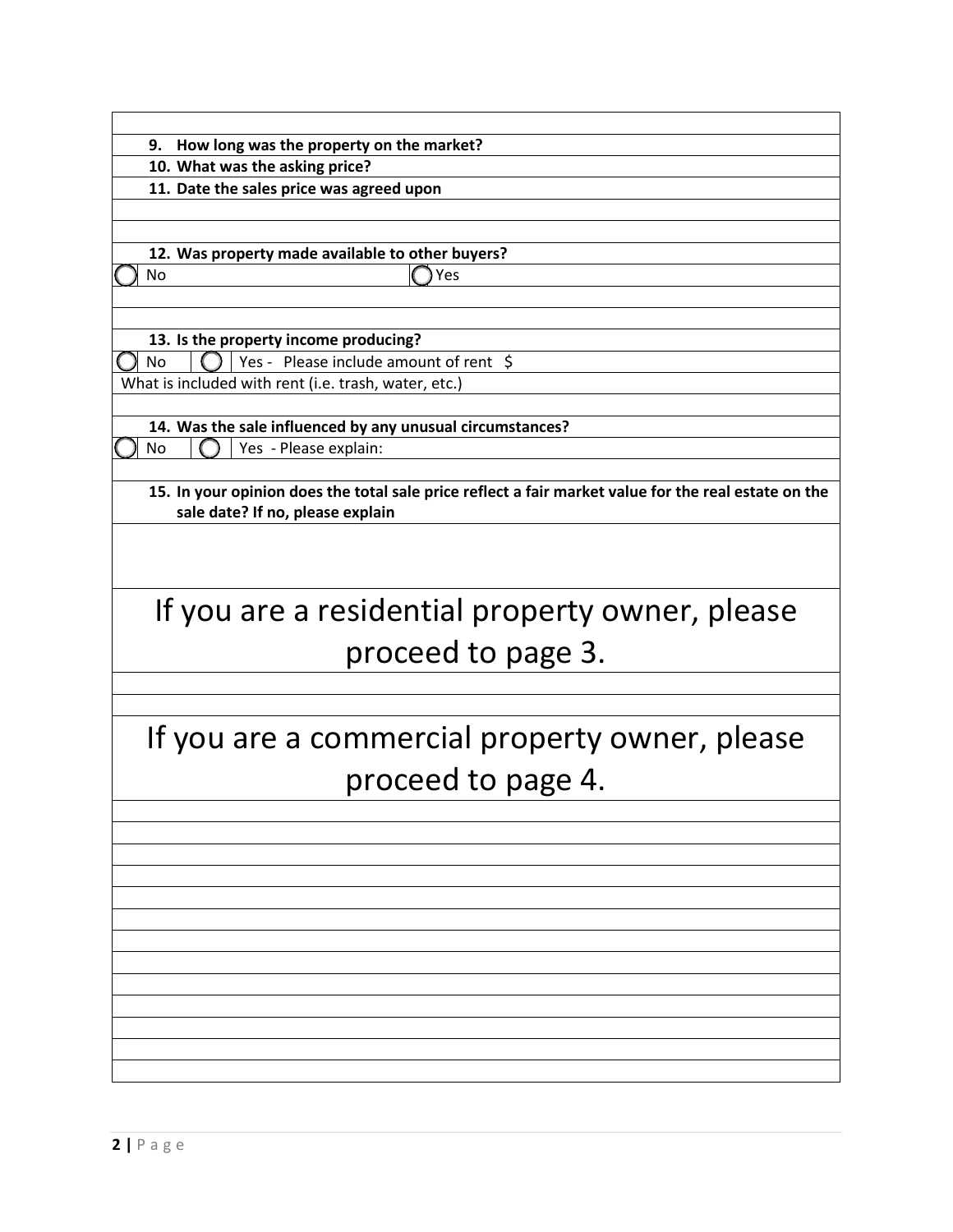|                                                                                                                            |  |                                                                    |              |      |                              |              |  |                   | <b>Residential Property Owners</b>                                                     |
|----------------------------------------------------------------------------------------------------------------------------|--|--------------------------------------------------------------------|--------------|------|------------------------------|--------------|--|-------------------|----------------------------------------------------------------------------------------|
|                                                                                                                            |  |                                                                    |              |      |                              |              |  |                   | 1. If this house has more than one level, is there a permanent stairway?               |
| Yes - Is the upper level finished?<br>No                                                                                   |  |                                                                    |              |      |                              |              |  |                   |                                                                                        |
|                                                                                                                            |  |                                                                    |              |      |                              |              |  |                   |                                                                                        |
| 2.                                                                                                                         |  | Does the dwelling have central air conditioning?                   |              |      |                              |              |  |                   | Yes<br><b>No</b>                                                                       |
|                                                                                                                            |  |                                                                    |              |      |                              |              |  |                   |                                                                                        |
| Slab %                                                                                                                     |  | 3. What type of foundation does the house have?                    | Crawl %      |      |                              |              |  | <b>Basement %</b> |                                                                                        |
| If you indicated that you have a basement:                                                                                 |  |                                                                    |              |      |                              |              |  |                   |                                                                                        |
| Do you have bedrooms in basement?                                                                                          |  |                                                                    |              | Y    | N                            |              |  |                   | Size of basement bedrooms                                                              |
| Do you have a family room in basement?                                                                                     |  |                                                                    |              |      |                              | $\mathsf{N}$ |  |                   | Size of basement family room                                                           |
| Is Basement area open or divided with walls?                                                                               |  |                                                                    |              |      |                              |              |  |                   |                                                                                        |
| Identify the finish types in basement:                                                                                     |  |                                                                    |              |      |                              |              |  |                   |                                                                                        |
|                                                                                                                            |  | Wall covering (i.e. paneling, drywall etc.)                        |              |      |                              |              |  |                   |                                                                                        |
|                                                                                                                            |  | Floor covering (i.e. carpet, tile etc.)                            |              |      |                              |              |  |                   |                                                                                        |
|                                                                                                                            |  | Ceiling finish (i.e. drop tile, drywall etc.)                      |              |      |                              |              |  |                   |                                                                                        |
|                                                                                                                            |  |                                                                    |              |      |                              |              |  |                   |                                                                                        |
|                                                                                                                            |  |                                                                    |              |      |                              |              |  |                   | 4. Has any of the following exterior items been updated in the last 20 years?          |
| Windows                                                                                                                    |  | Year                                                               | Roof         | Year |                              | Siding       |  |                   | Year                                                                                   |
|                                                                                                                            |  |                                                                    |              |      |                              |              |  |                   |                                                                                        |
| 5.                                                                                                                         |  |                                                                    |              |      |                              |              |  |                   | Has the dwelling had any of the following interior items updated in the last 20 years? |
| Insulation<br>Furnace                                                                                                      |  | Year<br>Year                                                       |              |      | Wiring<br><b>Central Air</b> |              |  | Year              |                                                                                        |
| Plumbing                                                                                                                   |  | Year                                                               |              |      |                              |              |  | Year              |                                                                                        |
|                                                                                                                            |  |                                                                    |              |      |                              |              |  |                   |                                                                                        |
| 6.                                                                                                                         |  | Has the kitchen in the dwelling been updated in the last 20 years? |              |      |                              |              |  |                   | What year?                                                                             |
| Please check and describe all that apply.                                                                                  |  |                                                                    |              |      |                              |              |  |                   |                                                                                        |
| Flooring                                                                                                                   |  | Type                                                               |              |      |                              |              |  |                   |                                                                                        |
| Cabinets                                                                                                                   |  | <b>Type</b>                                                        |              |      |                              |              |  |                   |                                                                                        |
| Countertop                                                                                                                 |  | Type                                                               |              |      |                              |              |  |                   |                                                                                        |
|                                                                                                                            |  |                                                                    |              |      |                              |              |  |                   |                                                                                        |
|                                                                                                                            |  |                                                                    |              |      |                              |              |  |                   | 7. If you have added a new building what is it? (detached garage, pole barn etc.)      |
|                                                                                                                            |  | Does the new structure have any of the following?                  |              |      |                              |              |  |                   |                                                                                        |
| Plumbing<br>Electric<br>Concrete Floor<br>Living Quarters/Finished area<br>Please describe living quarters/finished area : |  |                                                                    |              |      |                              |              |  |                   |                                                                                        |
|                                                                                                                            |  |                                                                    |              |      |                              |              |  |                   |                                                                                        |
| Size                                                                                                                       |  |                                                                    | # Full Baths |      | # Half Baths                 |              |  |                   | Water Heater/ Sink                                                                     |
|                                                                                                                            |  |                                                                    |              |      |                              |              |  |                   |                                                                                        |
| 8.<br>Excellent                                                                                                            |  | How would you rate the overall condition of the dwelling?<br>Good  |              |      |                              | Average      |  |                   |                                                                                        |
| Fair                                                                                                                       |  | Poor                                                               |              |      |                              |              |  |                   |                                                                                        |
|                                                                                                                            |  |                                                                    |              |      |                              |              |  |                   |                                                                                        |
|                                                                                                                            |  | 9. Any additional Comments:                                        |              |      |                              |              |  |                   |                                                                                        |
|                                                                                                                            |  |                                                                    |              |      |                              |              |  |                   |                                                                                        |
|                                                                                                                            |  |                                                                    |              |      |                              |              |  |                   |                                                                                        |
|                                                                                                                            |  |                                                                    |              |      |                              |              |  |                   |                                                                                        |